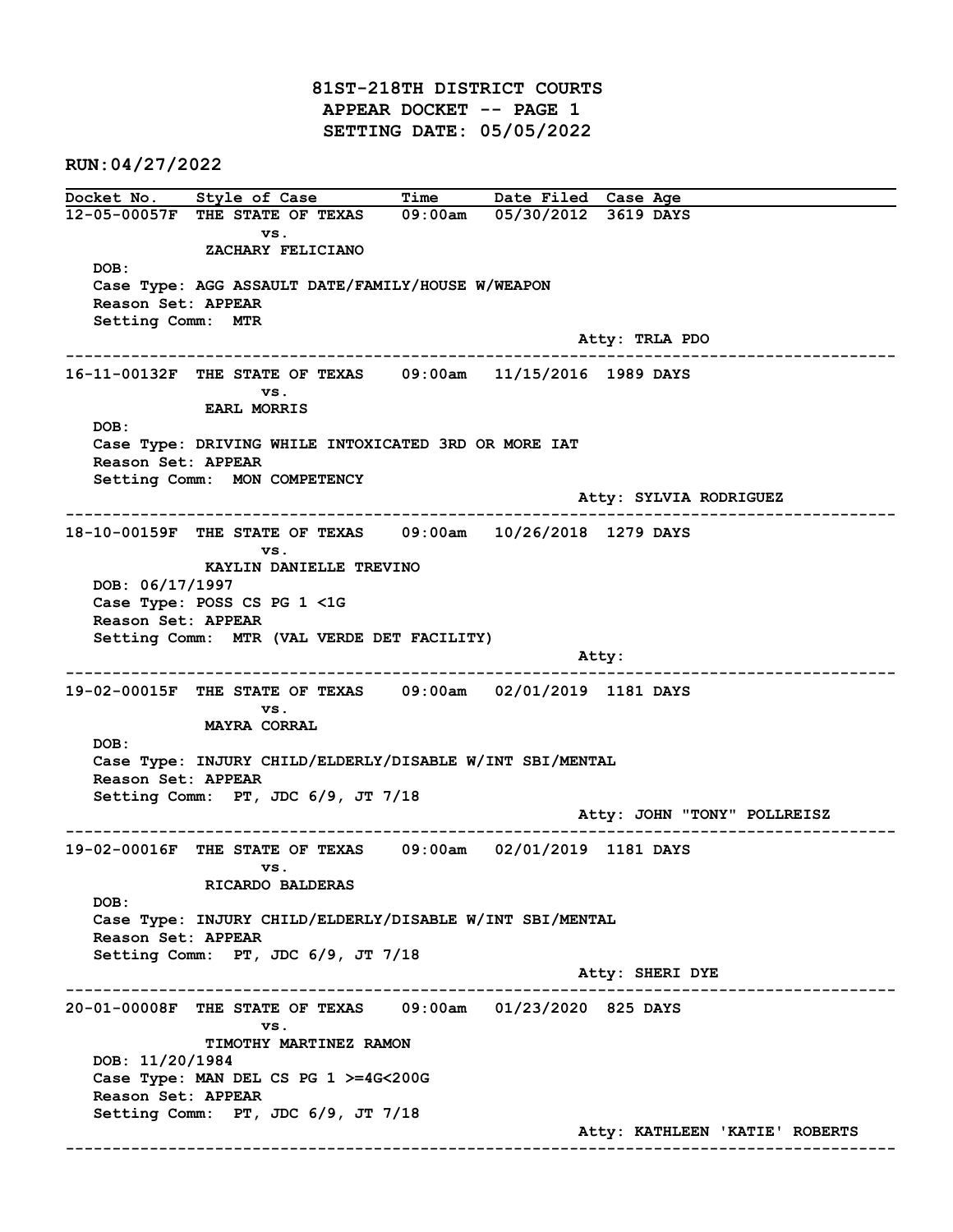81ST-218TH DISTRICT COURTS APPEAR DOCKET -- PAGE 2 SETTING DATE: 05/05/2022

RUN:04/27/2022

Docket No. Style of Case Time Date Filed Case Age 20-03-00032F THE STATE OF TEXAS 09:00am 03/20/2020 768 DAYS vs. BRANDON LEE VASQUEZ DOB: 04/11/1999 Case Type: INDECENCY W/CHILD SEXUAL CONTACT Reason Set: APPEAR Setting Comm: ARR; CLKS LTR Atty: EDGARDO BAEZ ------------------------------------------------------------------------------------------------------------------------ 20-09-00107F THE STATE OF TEXAS 09:00am 09/11/2020 593 DAYS vs. JOSE RAMON MARQUEZ DOB: 10/29/1985 Case Type: ASSAULT WITH A DEADLY WEAPON Reason Set: APPEAR Setting Comm: NEEDS DATES Atty: TRLA PDO ------------------------------------------------------------------------------------------------------------------------ 20-09-00110F THE STATE OF TEXAS 09:00am 09/11/2020 593 DAYS vs. RICKY MEDRANO DOB: 11/01/1967 Case Type: BURGLARY OF BUILDING Reason Set: APPEAR Setting Comm: NEEDS DATES Atty: ROLANDO ARGUELLES ------------------------------------------------------------------------------------------------------------------------ 20-09-00115F THE STATE OF TEXAS 09:00am 09/11/2020 593 DAYS vs. NIKOLUS BLEVINS DOB: 06/06/1994 Case Type: POSS CS PG 1 <1G ANALOGUE Reason Set: APPEAR Setting Comm: MTR example of the contract of the contract of the contract of the contract of the contract of the contract of the contract of the contract of the contract of the contract of the contract of the contract of the contract of the ------------------------------------------------------------------------------------------------------------------------ 20-11-00131F THE STATE OF TEXAS 09:00am 11/20/2020 523 DAYS vs. JOE REYNA ESCOBEDO DOB: 08/03/1992 Case Type: INJ TO A CHILD SBI Reason Set: APPEAR Setting Comm: PT, JDC 6/9, JT 7/18 Atty: TRLA PDO ------------------------------------------------------------------------------------------------------------------------ 20-11-00147F THE STATE OF TEXAS 09:00am 11/20/2020 523 DAYS vs. SANTIAGO A. GARCIA DOB: 11/26/2000 Case Type: POSS CS PG 1 <1G ANALOGUE Reason Set: APPEAR Setting Comm: PT, JDC 6/9, JT 7/18 Atty: TRLA PDO ------------------------------------------------------------------------------------------------------------------------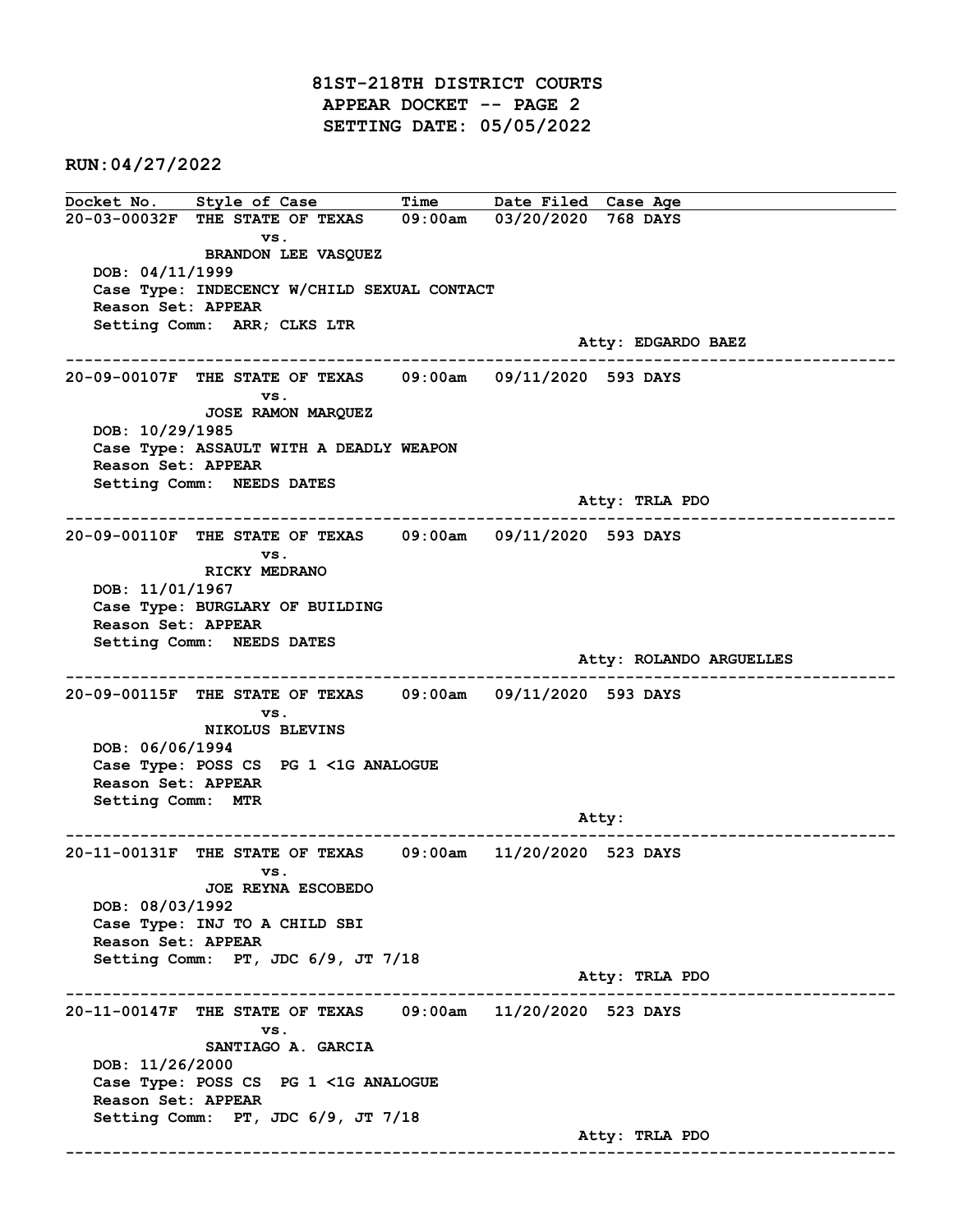81ST-218TH DISTRICT COURTS APPEAR DOCKET -- PAGE 3 SETTING DATE: 05/05/2022

RUN:04/27/2022

Docket No. Style of Case Time Date Filed Case Age 21-01-00006F THE STATE OF TEXAS 09:00am 01/26/2021 456 DAYS vs. CHARLES MEEKS DOB: 04/22/1968 Case Type: SEXUAL ASSLT CHILD Reason Set: APPEAR Setting Comm: PT, JDC 6/9, JT 7/18 Atty: MICHAEL ZAMORA ------------------------------------------------------------------------------------------------------------------------ 21-01-00025F THE STATE OF TEXAS 09:00am 01/16/2021 466 DAYS vs. KAYLIN DANIELLE TREVINO DOB: 06/17/1997 Case Type: POSS CS PG 1 >= 1G<4G ANALOGUE Reason Set: APPEAR Setting Comm: ARR (VAL VERDE DET FACILTY) Atty: ------------------------------------------------------------------------------------------------------------------------ 21-03-00034F THE STATE OF TEXAS 09:00am 03/12/2021 411 DAYS vs. ABEL MARTINEZ, JR. DOB: 01/31/1986 Case Type: AGG SEXUAL ASSLT CHILD Reason Set: APPEAR Setting Comm: PT, JDC 6/9, JT 7/18 Atty: TRLA PDO ------------------------------------------------------------------------------------------------------------------------ 21-03-00051F THE STATE OF TEXAS 09:00am 03/12/2021 411 DAYS vs. TIMOTHY M. RAMON DOB: 11/20/1984 Case Type: POSS CS PG 1 >=1G<4G Reason Set: APPEAR Setting Comm: PT, JDC 6/9, JT 7/18 Atty: KATHLEEN 'KATIE' ROBERTS ------------------------------------------------------------------------------------------------------------------------ 21-03-00061F THE STATE OF TEXAS 09:00am 03/12/2021 411 DAYS vs. KAYLIN D. TREVINO DOB: 06/17/1997 Case Type: POSS CS PG 1 <1G Reason Set: APPEAR Setting Comm: ARR B/W (VAL VERDE DET FACILITY) Atty: ------------------------------------------------------------------------------------------------------------------------ 21-05-00088F THE STATE OF TEXAS 09:00am 05/28/2021 334 DAYS vs. EMILIO ANTONIO ALEMAN DOB: 09/05/1997 Case Type: POSS CS PG 2 < 1G Reason Set: APPEAR Setting Comm: PT, JDC 6/9, JT 7/18 Atty: TRLA PDO ------------------------------------------------------------------------------------------------------------------------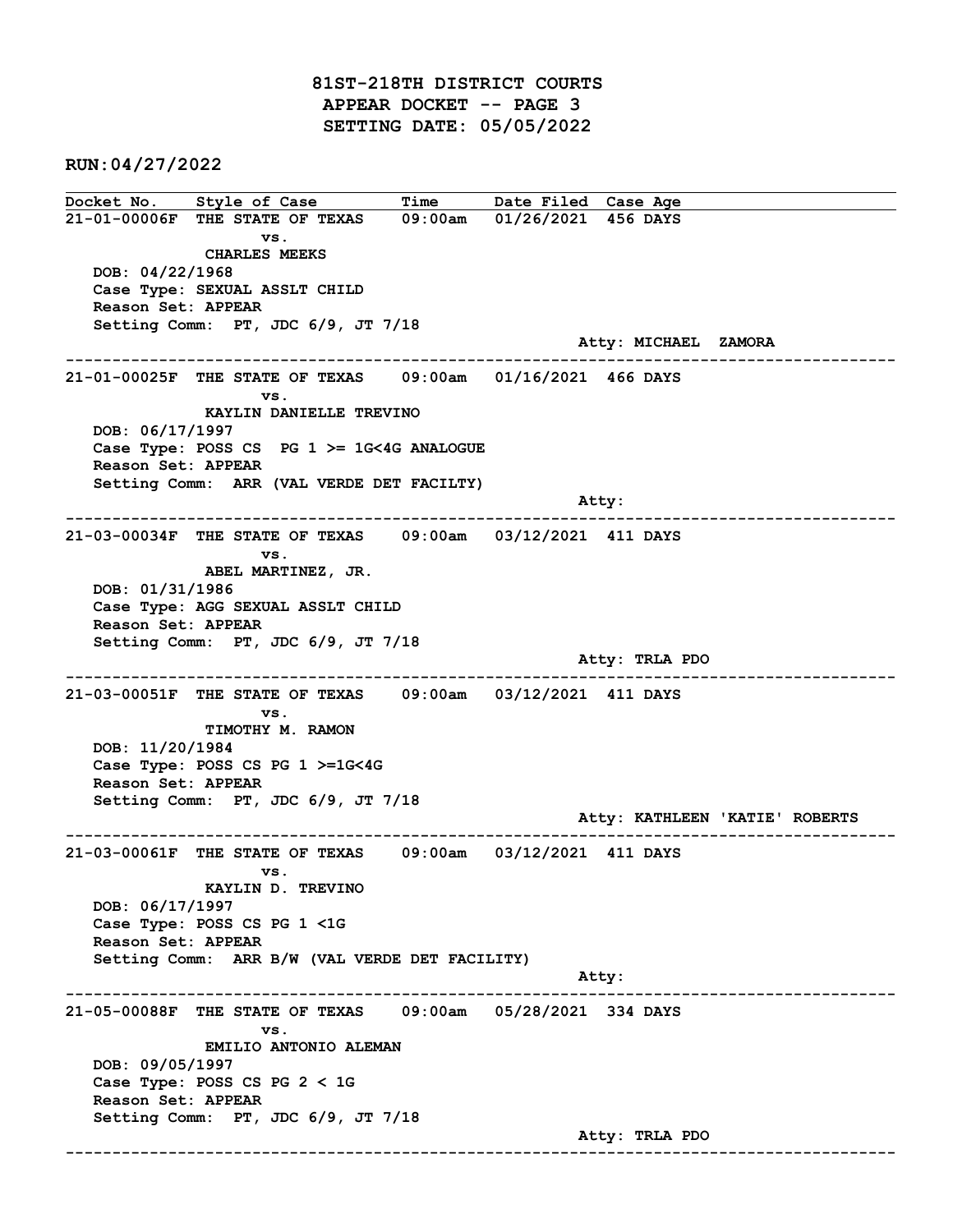81ST-218TH DISTRICT COURTS APPEAR DOCKET -- PAGE 4 SETTING DATE: 05/05/2022

RUN:04/27/2022

Docket No. Style of Case Time Date Filed Case Age 21-05-00094F THE STATE OF TEXAS 09:00am 05/28/2021 334 DAYS vs. SANTIAGO A GARCIA DOB: 11/26/2000 Case Type: POSS CS PG 1 >=4G<200G ANALOGUE Reason Set: APPEAR Setting Comm: PT, JDC 6/9, JT 7/18 Atty: TRLA PDO ------------------------------------------------------------------------------------------------------------------------ 21-05-00099F THE STATE OF TEXAS 09:00am 05/28/2021 334 DAYS vs. JULIANNA V. MIRELEZ DOB: 08/17/1993 Case Type: POSS CS PG 1 >=1G<4G Reason Set: APPEAR Setting Comm: PT, JDC 6/9, JT 7/18 Atty: TRLA PDO ------------------------------------------------------------------------------------------------------------------------ 21-07-00113F THE STATE OF TEXAS 09:00am 07/06/2021 295 DAYS vs. GERALD GONZALEZ DOB: 02/18/1981 Case Type: ASSAULT FAM/HOUSE MEM IMPEDE BREATH/CIRCULAT Reason Set: APPEAR Setting Comm: PT, JDC 6/9, JT 7/18 Atty: ROMAULDO ORTA ------------------------------------------------------------------------------------------------------------------------ 21-07-00117F THE STATE OF TEXAS 09:00am 07/06/2021 295 DAYS vs. JULIE ANN HURTADO DOB: 05/22/1959 Case Type: MAN DEL CS PG 1 >=4G<200G Reason Set: APPEAR Setting Comm: PT, JDC 6/9 JT 7/18 Atty: MIGUEL NAJERA ------------------------------------------------------------------------------------------------------------------------ 21-07-00119F THE STATE OF TEXAS 09:00am 07/06/2021 295 DAYS vs. TRES WITCHER SMYTH DOB: 11/29/1977 Case Type: POSS CS PG 1 <1G Reason Set: APPEAR Setting Comm: PT, JDC 6/9, JT 7/18 Atty: GRADY ROBERTS ------------------------------------------------------------------------------------------------------------------------ 21-09-00121F THE STATE OF TEXAS 09:00am 09/17/2021 222 DAYS vs. ZACHARY RAY SAMBRANO DOB: 08/26/1991 Case Type: AGG SEXUAL ASSAULT CHILD Reason Set: APPEAR Setting Comm: PT, JDC 6/9, JT 7/18 Atty: DANTE DOMINGUEZ ------------------------------------------------------------------------------------------------------------------------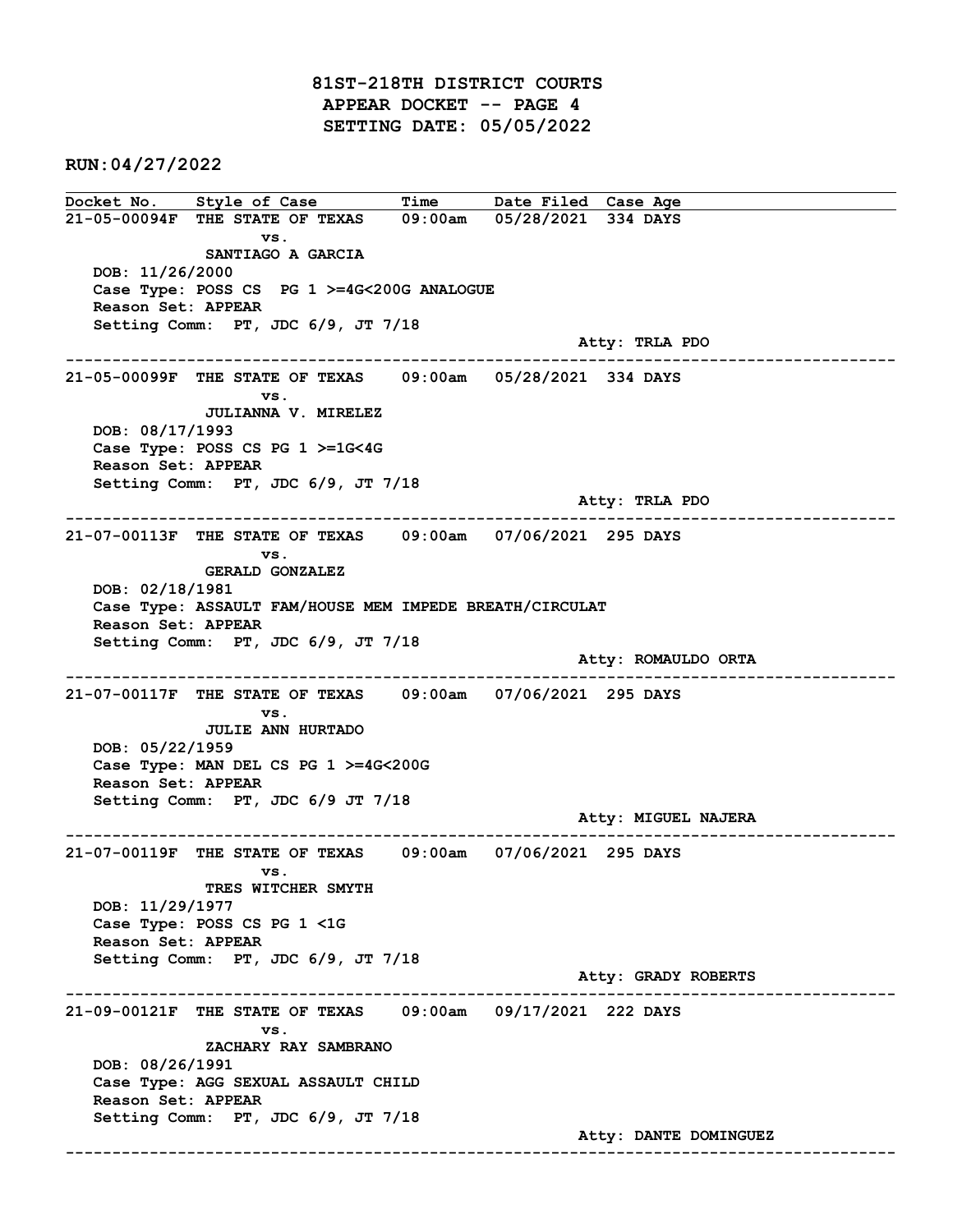81ST-218TH DISTRICT COURTS APPEAR DOCKET -- PAGE 5 SETTING DATE: 05/05/2022

RUN:04/27/2022

Docket No. Style of Case Time Date Filed Case Age 21-09-00125F THE STATE OF TEXAS 09:00am 09/17/2021 222 DAYS vs. SANTO ISCANO DOB: 02/15/1983 Case Type: DRIVING WHILE INTOXICATED W/CHILD UNDER 15 YOA Reason Set: APPEAR Setting Comm: PT, JDC 6/9, JT 7/18 Atty: TRLA PDO ------------------------------------------------------------------------------------------------------------------------ 21-09-00126F THE STATE OF TEXAS 09:00am 09/17/2021 222 DAYS vs. DAVID MICHAEL LANGLEY DOB: 11/14/1978 Case Type: BURGLARY OF BUILDING Reason Set: APPEAR Setting Comm: ARR Atty: TRLA PDO ------------------------------------------------------------------------------------------------------------------------ 21-09-00127F THE STATE OF TEXAS 09:00am 09/17/2021 222 DAYS vs. JUAN JOSE MARTINEZ DOB: 10/09/1997 Case Type: POSS CS PG 1 <1G Reason Set: APPEAR Setting Comm: PT, JDC 6/9, JT 7/18 Atty: TRLA PDO ------------------------------------------------------------------------------------------------------------------------ 21-09-00128F THE STATE OF TEXAS 09:00am 09/17/2021 222 DAYS vs. OSCAR VILLARREAL DOB: 11/11/1954 Case Type: POSS CS PG 1 <1G Reason Set: APPEAR Setting Comm: PT, JDC 6/9, JT 7/18 Atty: TRLA PDO ------------------------------------------------------------------------------------------------------------------------ 21-09-00133F THE STATE OF TEXAS 09:00am 09/17/2021 222 DAYS vs. STEVE MIRELES DOB: 04/06/1980 Case Type: POSS CS PG 1 <1G Reason Set: APPEAR Setting Comm: ARR; CLKS LTR Atty: TRLA PDO ------------------------------------------------------------------------------------------------------------------------ 21-09-00134F THE STATE OF TEXAS 09:00am 09/17/2021 222 DAYS vs. GEORGE MOLINA DOB: 04/06/1986 Case Type: POSS CS PG 1 >=1G<4G Reason Set: APPEAR Setting Comm: PT, JDC 6/9, JT 7/18 Atty: TRLA PDO ------------------------------------------------------------------------------------------------------------------------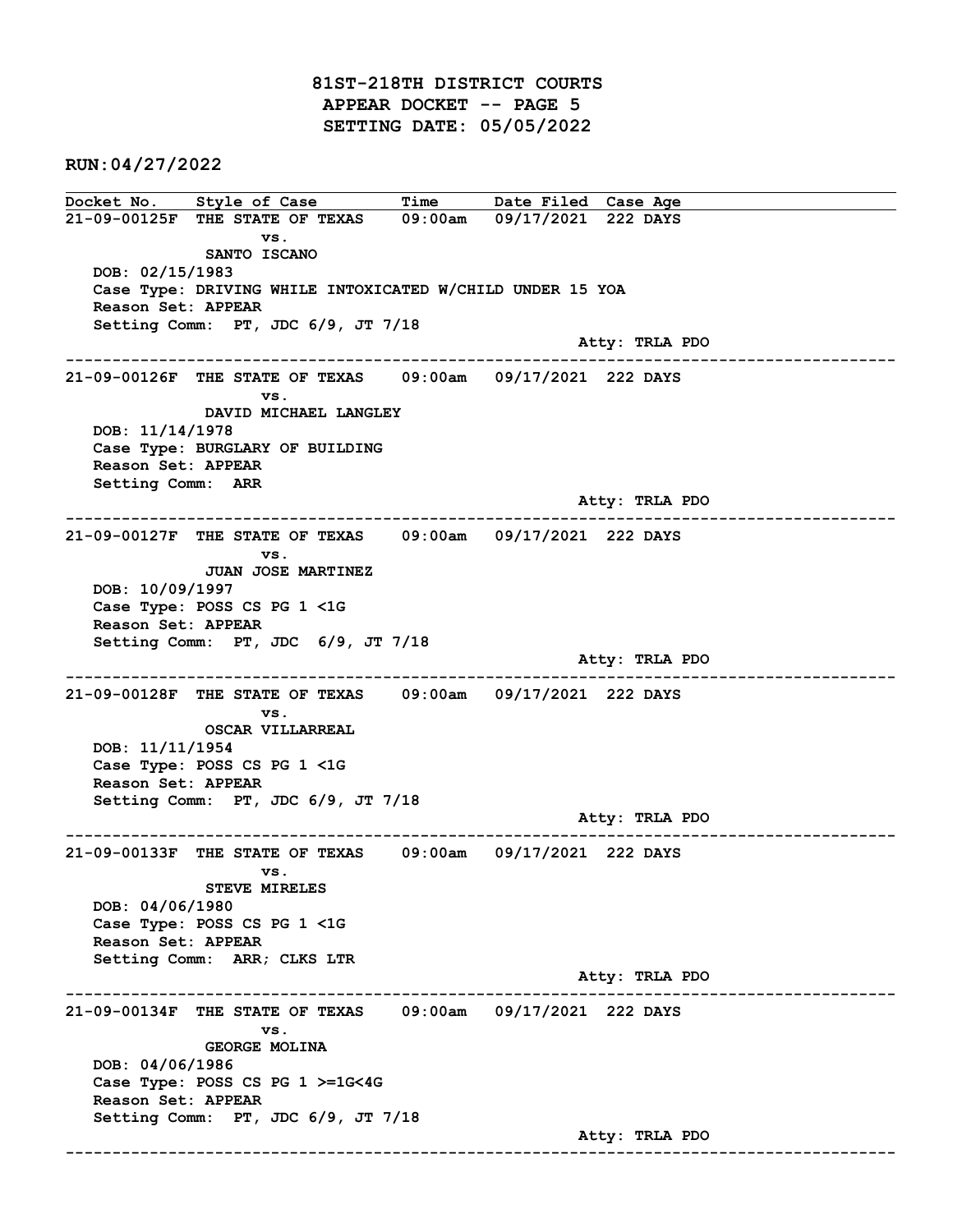81ST-218TH DISTRICT COURTS APPEAR DOCKET -- PAGE 6 SETTING DATE: 05/05/2022

RUN:04/27/2022

Docket No. Style of Case Time Date Filed Case Age 21-09-00136F THE STATE OF TEXAS 09:00am 09/17/2021 222 DAYS vs. JASON V. PEREZ DOB: 09/21/1982 Case Type: POSS CS PG 1 >=1G<4G Reason Set: APPEAR Setting Comm: PT, JDC 6/9, JT 7/18 Atty: KATHLEEN 'KATIE' ROBERTS ------------------------------------------------------------------------------------------------------------------------ 21-09-00137F THE STATE OF TEXAS 09:00am 09/17/2021 222 DAYS vs. IRENE VASQUEZ DOB: 03/14/1989 Case Type: POSS CS PG 1 >=1G<4G Reason Set: APPEAR Setting Comm: PT, JDC 6/9, JT 7/18 Atty: TRLA PDO ------------------------------------------------------------------------------------------------------------------------ 21-11-00150F THE STATE OF TEXAS 09:00am 11/12/2021 166 DAYS vs. JESSICA ALCORTA DOB: 07/20/1995 Case Type: BURGLARY OF HABITATION Reason Set: APPEAR Setting Comm: PT, JDC 6/9, JT 7/18 Atty: ALFREDO PADILLA ------------------------------------------------------------------------------------------------------------------------ 21-11-00151F THE STATE OF TEXAS 09:00am 11/12/2021 166 DAYS vs. CHRISTOPHER Q. AREBALO DOB: 11/08/1990 Case Type: SEXUAL ASSAULT CHILD Reason Set: APPEAR Setting Comm: PT, JDC 6/9, JT 7/18 Atty: GRADY ROBERTS ------------------------------------------------------------------------------------------------------------------------ 21-11-00157F THE STATE OF TEXAS 09:00am 11/12/2021 166 DAYS vs. JAMES REX MCCELVEY DOB: 10/27/1993 Case Type: AGG ASSAULT W/DEADLY WEAPON Reason Set: APPEAR Setting Comm: ARR; CLKS LTR Atty: ------------------------------------------------------------------------------------------------------------------------ 21-11-00161F THE STATE OF TEXAS 09:00am 11/12/2021 166 DAYS vs. OSCAR RIOS DOB: 09/30/1981 Case Type: AGG ASSLT W/DEADLY WEAPON Reason Set: APPEAR Setting Comm: PT, JDC 6/9, JT 7/18 Atty: ADRIAN PEREZ ------------------------------------------------------------------------------------------------------------------------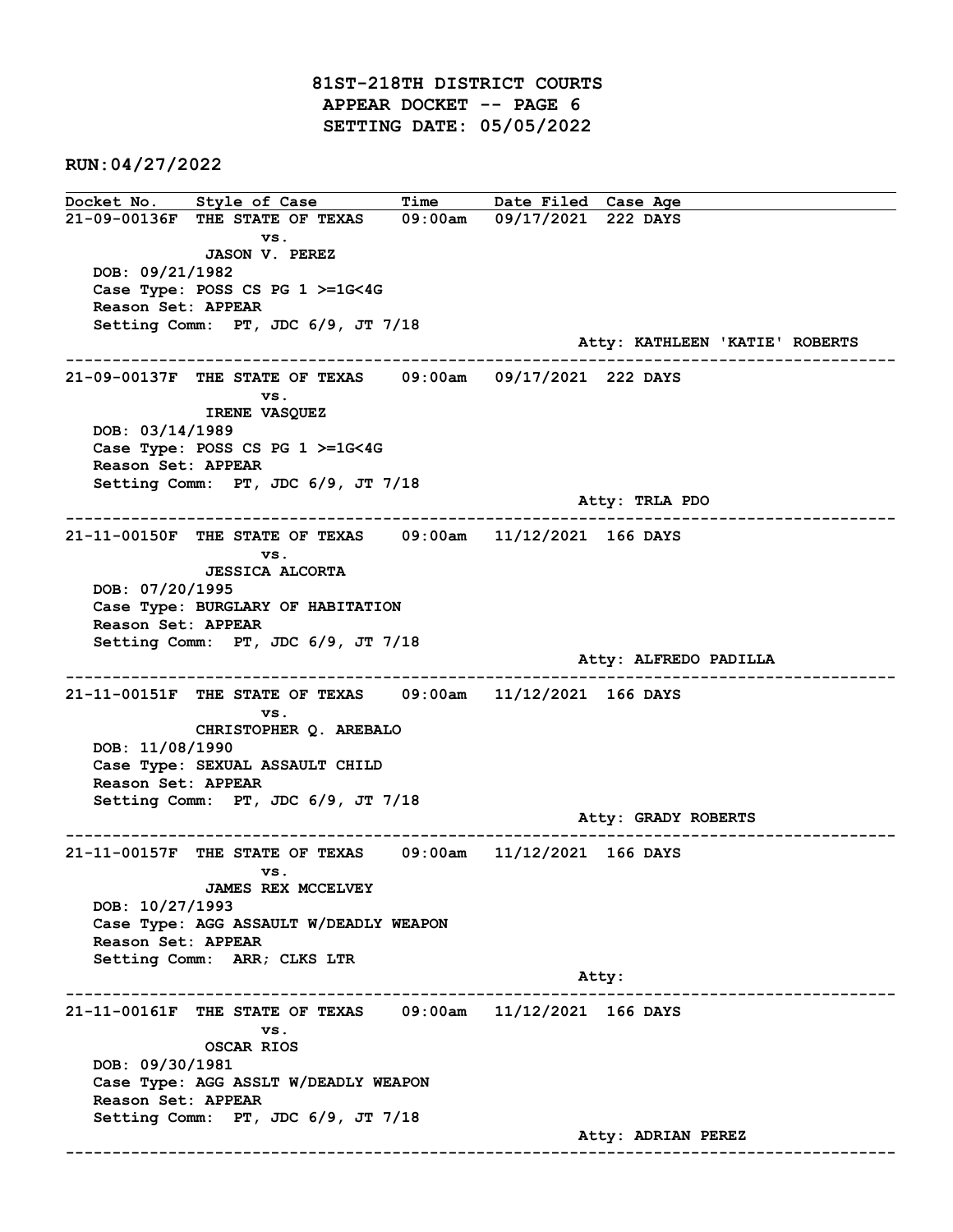81ST-218TH DISTRICT COURTS APPEAR DOCKET -- PAGE 7 SETTING DATE: 05/05/2022

RUN:04/27/2022

Docket No. Style of Case Time Date Filed Case Age 21-11-00170F THE STATE OF TEXAS 09:00am 11/12/2021 166 DAYS vs. FABIAN LEAL DOB: 08/05/1989 Case Type: POSS CS PG 1 <1G Reason Set: APPEAR Setting Comm: PT, JDC 6/9, JT 7/18 Atty: TRLA PDO ------------------------------------------------------------------------------------------------------------------------ 21-11-00175F THE STATE OF TEXAS 09:00am 11/12/2021 166 DAYS vs. ELIAS QUINTANILLA DOB: 08/14/2004 Case Type: EVADING ARREST DET W/VEH Reason Set: APPEAR Setting Comm: PT, JDC 6/9, JT 7/18 Atty: TRLA PDO ------------------------------------------------------------------------------------------------------------------------ 22-01-00004F THE STATE OF TEXAS 09:00am 01/25/2022 92 DAYS vs. CHARLES RANCELL JAMES DOB: 02/22/1996 Case Type: BURGLARY OF HABITATION Reason Set: APPEAR Setting Comm: PT, JDC 6/9, JT 7/18 Atty: ADRIAN PEREZ ------------------------------------------------------------------------------------------------------------------------ 22-01-00005F THE STATE OF TEXAS 09:00am 01/25/2022 92 DAYS vs. ALEXANDER A. RODRIGUEZ DOB: 07/04/1984 Case Type: DRIVING WHILE INTOXICATED 3RD OR MORE Reason Set: APPEAR Setting Comm: PT, JDC 6/9, JT 7/18 Atty: RICARDO RAMOS ------------------------------------------------------------------------------------------------------------------------ 22-01-00006F THE STATE OF TEXAS 09:00am 01/25/2022 92 DAYS vs. CARLOS GERARDO VALLES DOB: 03/03/2003 Case Type: BURGLARY OF HABITATION Reason Set: APPEAR Setting Comm: TO PLEA (TRIAL 5/16) Atty: JAVIER MONTEMAYOR ------------------------------------------------------------------------------------------------------------------------ 22-01-00009F THE STATE OF TEXAS 09:00am 01/25/2022 92 DAYS vs. STEVEN RAY HERNANDEZ DOB: 10/26/1993 Case Type: POSS CS PG 1 >=1G<4G Reason Set: APPEAR Setting Comm: TO PLEA (TRIAL 5/16) Atty: TRLA PDO ------------------------------------------------------------------------------------------------------------------------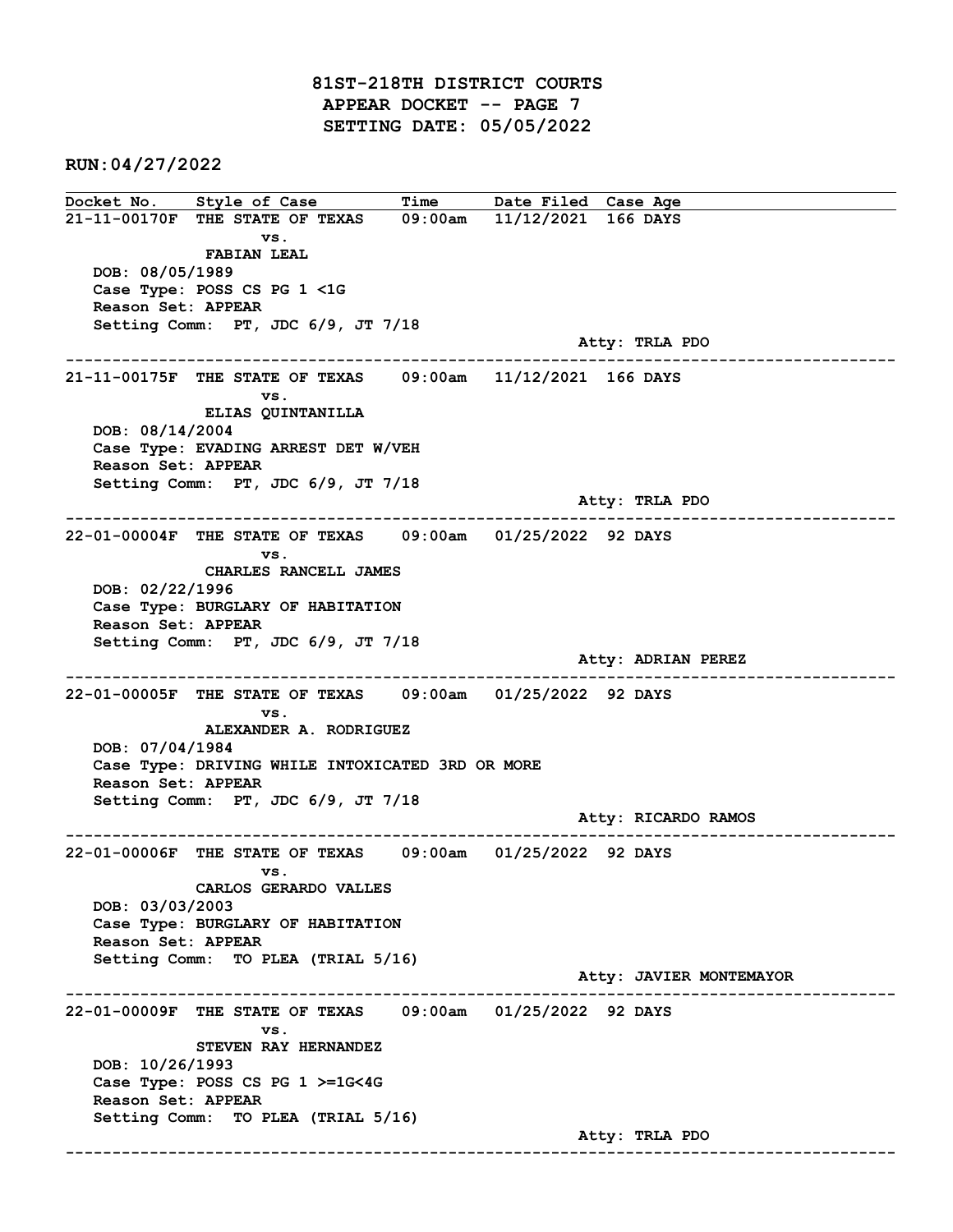81ST-218TH DISTRICT COURTS APPEAR DOCKET -- PAGE 8 SETTING DATE: 05/05/2022

RUN:04/27/2022

Docket No. Style of Case Time Date Filed Case Age 22-01-00014F THE STATE OF TEXAS 09:00am 01/25/2022 92 DAYS vs. VERONICA MARTINEZ DOB: 01/23/1978 Case Type: POSS CS PG 1 <1G Reason Set: APPEAR Setting Comm: PT, JDC 6/9, JT 7/18 Atty: MICHAEL ZAMORA ------------------------------------------------------------------------------------------------------------------------ 22-01-00015F THE STATE OF TEXAS 09:00am 01/25/2022 92 DAYS vs. SANJUANITA MONREAL DOB: 11/08/1987 Case Type: POSS CS PG 1 <1G Reason Set: APPEAR Setting Comm: PT, JDC 6/9, JT 7/18 Atty: TRLA PDO ------------------------------------------------------------------------------------------------------------------------ 22-03-00019F THE STATE OF TEXAS 09:00am 03/25/2022 33 DAYS vs. ANDY CUEVAS DOB: 12/03/1996 Case Type: AGG ASSAULT W/DEADLY WEAPON Reason Set: APPEAR Setting Comm: PT, JDC 6/9, JT 7/18 Atty: TRLA PDO ------------------------------------------------------------------------------------------------------------------------ 22-03-00025F THE STATE OF TEXAS 09:00am 03/25/2022 33 DAYS vs. ALEXANDER RODRIGUEZ DOB: 07/17/1971 Case Type: UNL POSS FIREARM BY FELON Reason Set: APPEAR Setting Comm: PT, JDC 6/9, JT 7/18 Atty: TRLA PDO ------------------------------------------------------------------------------------------------------------------------ 22-03-00027F THE STATE OF TEXAS 09:00am 03/25/2022 33 DAYS vs. MARIO J. ZUNIGA DOB: 11/26/1991 Case Type: BURGLARY OF HABITATION Reason Set: APPEAR Setting Comm: PT, JDC 6/9, JT 7/18 Atty: TRLA PDO ------------------------------------------------------------------------------------------------------------------------ 22-03-00028F THE STATE OF TEXAS 09:00am 03/25/2022 33 DAYS vs. MICHAELA E. CHAVERA DOB: 04/29/1992 Case Type: POSS CS PG 1 <1G Reason Set: APPEAR Setting Comm: ARR; TO HIRE and the control of the control of the control of the control of the control of the control of the control of the control of the control of the control of the control of the control of the control of the control of the cont ------------------------------------------------------------------------------------------------------------------------